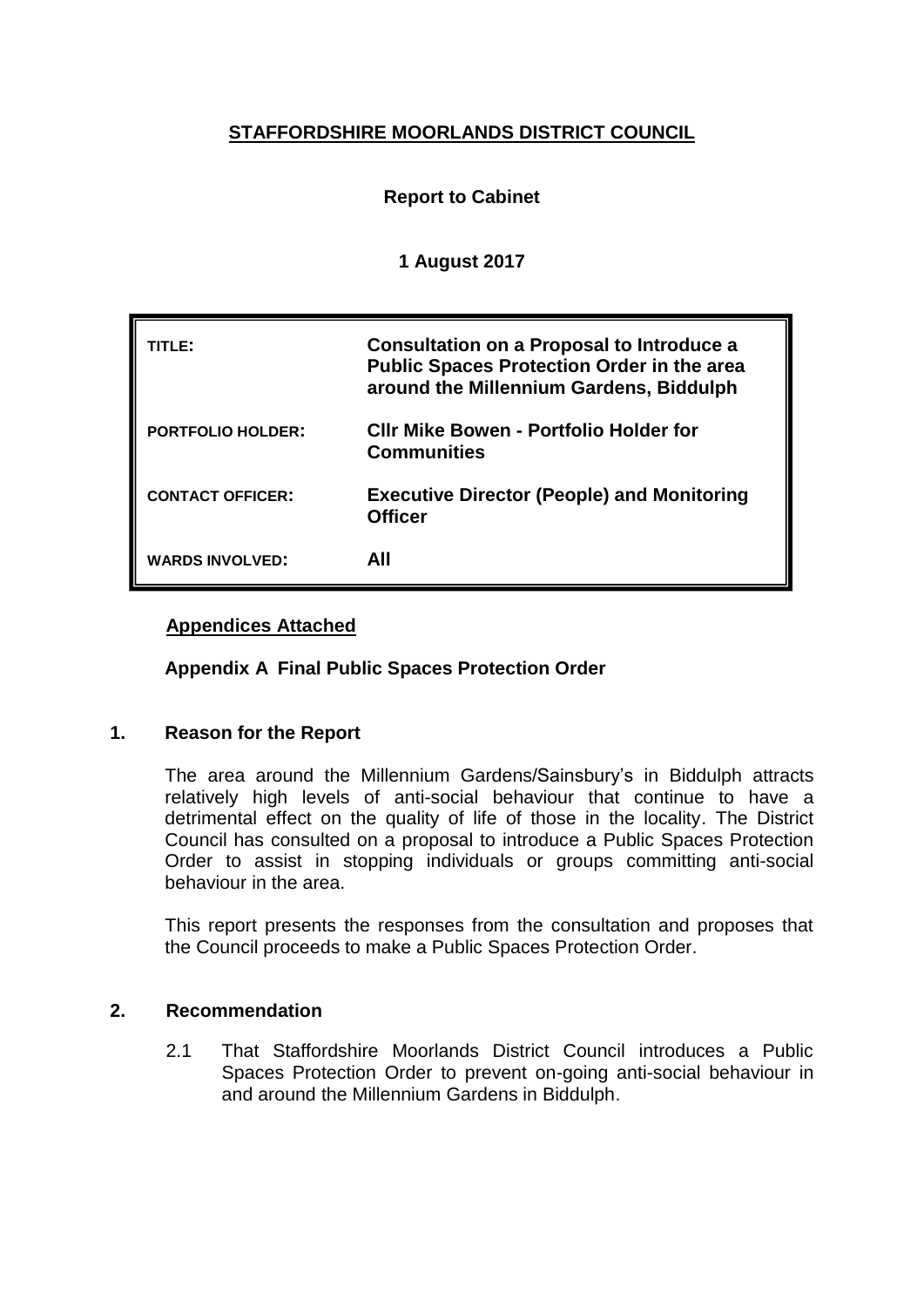### **3. Executive Summary**

- 3.1 The area around the Millennium Gardens has attracted relatively high levels of anti-social behaviour. This has generally involved young people ranging between the ages of approximately 11 and 18 years of age. The behaviour affects legitimate users of the Millennium Gardens, shoppers at Sainsbury's (including those using the car park), users of the nearby Methodist Chapel (which includes community activities such as Girl Guides, Brownies and Rainbows) and general members of the public.
- 3.2 A report was brought before members of the Community and Overview Scrutiny Panel on 13<sup>th</sup> February 2017 and Cabinet on 14<sup>th</sup> February 2017, which outlined a proposal to introduce a Public Spaces Protection Order to assist in preventing nuisance behaviour in and around the Millennium Gardens in Biddulph
- 3.3 Following approval from Elected Members, the District Council carried out the necessary consultation, publicity and notification as required under s72 of the Anti-Social Behaviour, Crime and Policing Act 2014.
- 3.4 Responses supporting the introduction of the Public Spaces Protection Order were received from Staffordshire Police, Biddulph Town Council, Office of the Police and Crime Commissioner, and Staffordshire County Council. There were no specific comments on the individual prohibitions contained within the draft Order and no suggestion about including additional prohibitions to those consulted upon.

## **4. How this report links to Corporate Priorities**

4.1 The proposed introduction of a Public Spaces Protection Order to help reduce nuisance behaviour in and around Millennium Gardens in Biddulph would assist the Council to achieve its corporate aim of helping to protect and improve the environment. It supports the priority outcome of quality open spaces and the corporate objective of high quality public amenities. The Order would generally support the creation of a safer and healthier environment for our residents and communities to live and work.

## **5. Options and Analysis**

- 5.1 The Millennium Gardens and surrounding area meets the two conditions required for the Council to introduce a Public Spaces Protection Order. The activities that have taken place have had a detrimental effect on the quality of life of those in the area. Secondly, the activities have been of a persistent, on-going nature.
- 5.2 Cabinet may choose to approve the proposed Order attached at Appendix A (Recommended).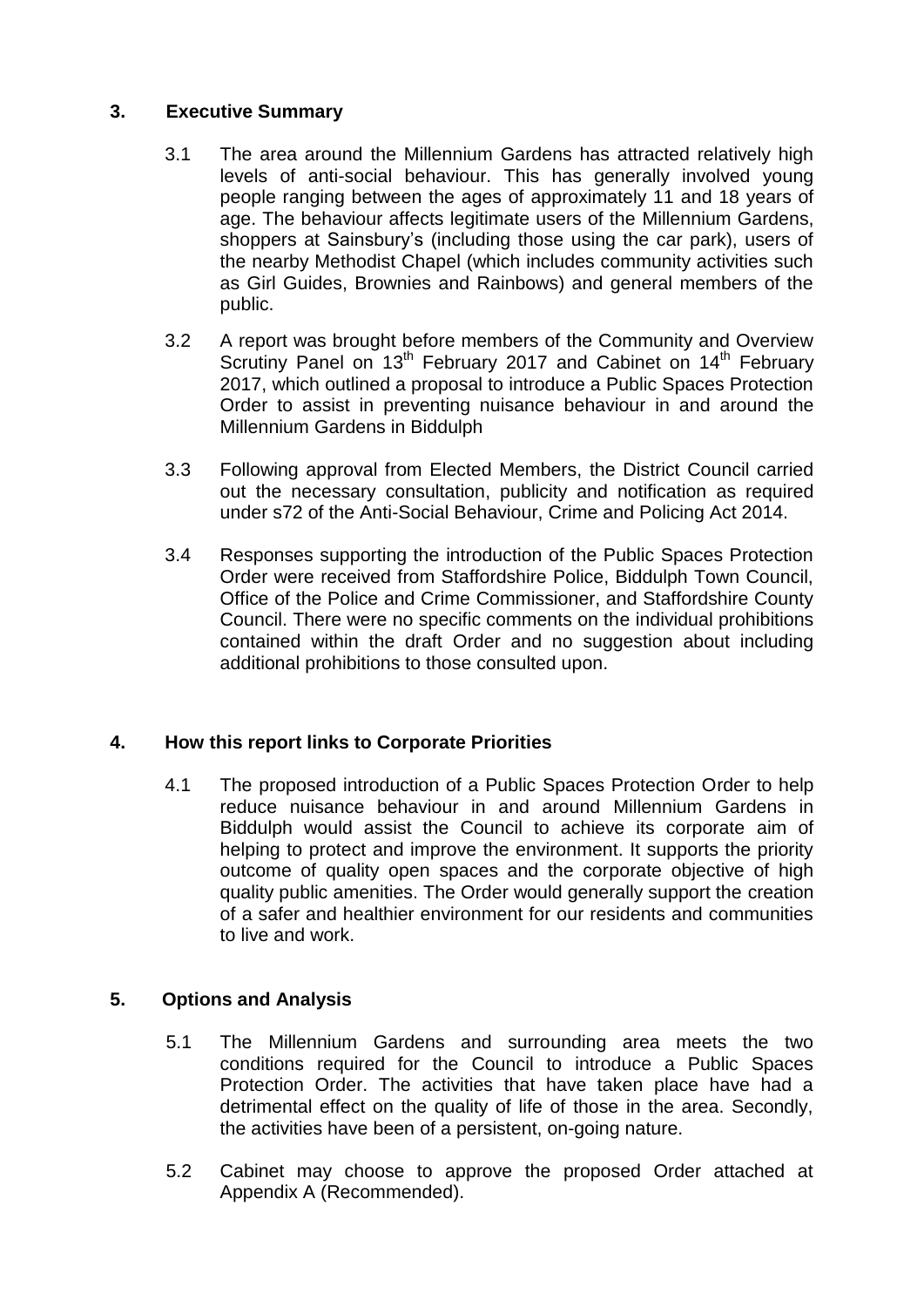5.3 Alternatively, Cabinet may choose not to make a Public Spaces Protection Order (not recommended).

#### **6. Implications**

#### 6.1 Community Safety - (Crime and Disorder Act 1998)

The making of the Public Spaces Protection Order would assist in reducing on-going nuisance behaviour in and around Millennium Gardens, Biddulph. It would help the Council to meet its duty to do all it reasonably can to prevent crime and disorder in its area under section 17 of the Crime and Disorder Act 1998.

#### 6.2 Workforce

Enforcement of the Public Spaces Protection Order will largely be carried out by Staffordshire Police and through the issue of fixed penalty notices. District Council Officers may, however, become involved in facilitating the prosecution of individuals for any breaches of the Order in circumstances where a fixed penalty notice was not an appropriate response to the behaviour.

#### 6.3 Equality and Diversity/Equality Impact Assessment

An Equalities Impact Assessment has been completed. There are no implications that would prevent the making of the Public Spaces Protection Order.

### 6.4 Financial Considerations

There will be a requirement to erect signage in and around the proposed location. The cost of the signage would be met from within existing budgets. It is hoped that the introduction of the Order will have a deterrent effect and, if there are any breaches, then these can be dealt with by means of a fixed penalty notice. However, the Council may incur costs if there is a need to prosecute an individual for breach of the Order.

#### 6.5 Legal

The power to introduce a Public Spaces Protection Order (PSPO) is found at Section 59 of the Anti-social Behaviour Crime and Policing Act 2014. Before introducing an order the Council must be satisfied that the following conditions have been met:

(a) activities carried on in a public place within the authority's area have had a detrimental effect on the quality of life of those in the locality, or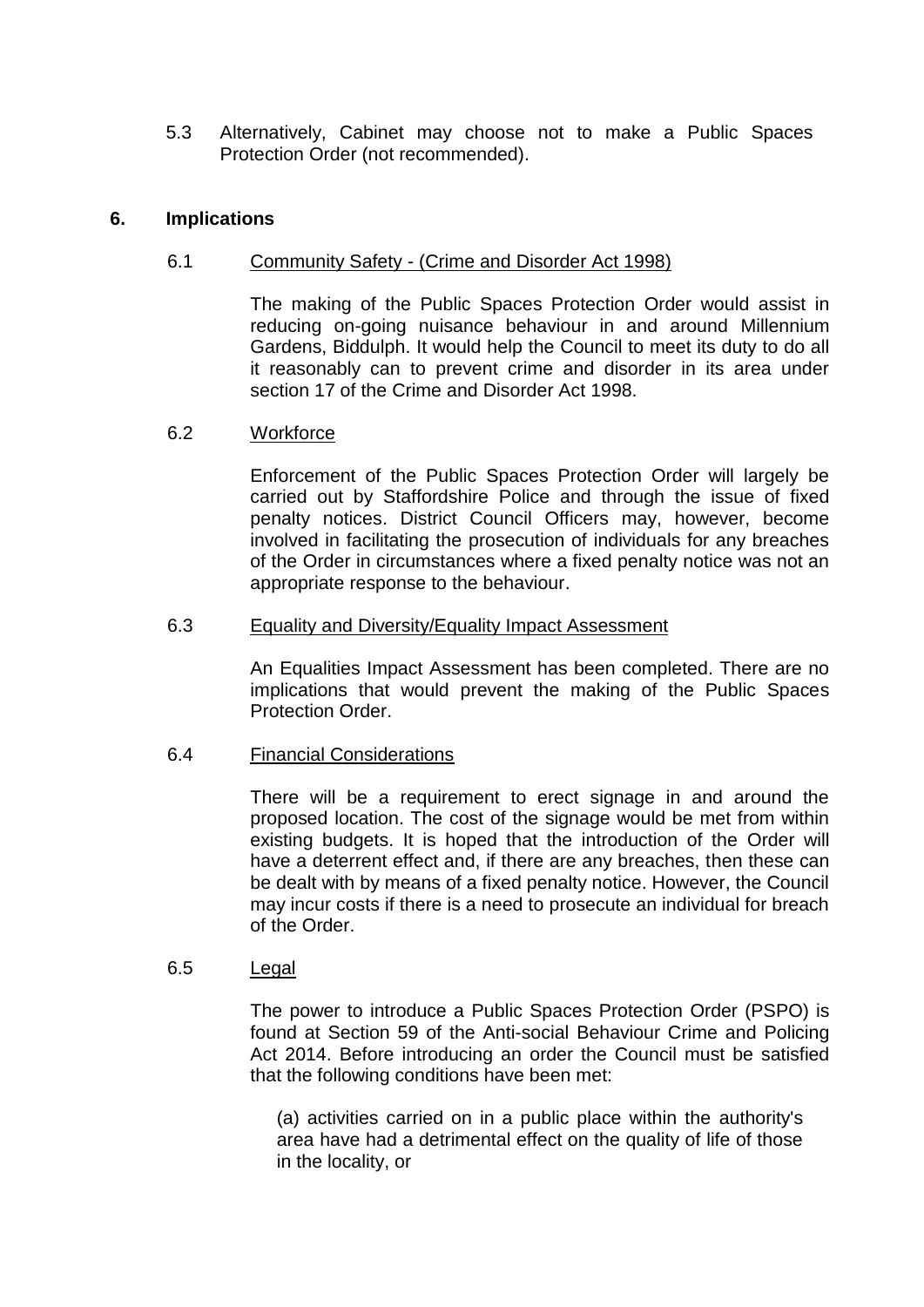(b) it is likely that activities will be carried on in a public place within that area and that they will have such an effect.

The aim of a PSPO is to make public spaces more welcoming to the majority of law abiding people and communities. This report seeks authority to consult with the Chief Officer of Police, community representatives and the owner of the land and other relevant bodies on a proposed Order.

Section 59 (2) states that a public spaces protection order must:

- a) Identify the activities that have a detrimental effect on the quality of life of those in the locality;
- b) Explain the effect of the breach of any prohibition in the order on the consumption of alcohol (where appropriate) and the offence of failing to comply with an order;
- c) Specify the period for which the Order has effect.

Section 3 has been added to the Order to set out the activities that have had a detrimental effect on the quality of life of those in the locality and thereby meet the requirements of point a) above.

Sections 5 and 6 of the Order explain the effect of the breach of any prohibition in the Order on the consumption of alcohol and the offence of failing to comply with an Order thereby meet the requirements of point b) above.

A constable or authorised person can request an individual not to consume alcohol in the restricted area or to surrender anything which the constable or authorised person reasonably believes to be alcohol or a container for alcohol. A person who fails to comply with these requirements commits an offence and is liable on a summary conviction to a fine not exceeding level 2 on the standard scale.

A person who fails to comply with a PSPO is guilty of an offence and is liable on summary conviction to a fine not exceeding level 3 on the standard scale.

In both cases, liability for the offence can be discharged by payment of a fixed penalty notice under s68 of the Act.

Section 2 has been expanded to clarify that the Order will last for a period of three years thereby meeting the requirements of point c) above.

6.6 Sustainability

No specific implications.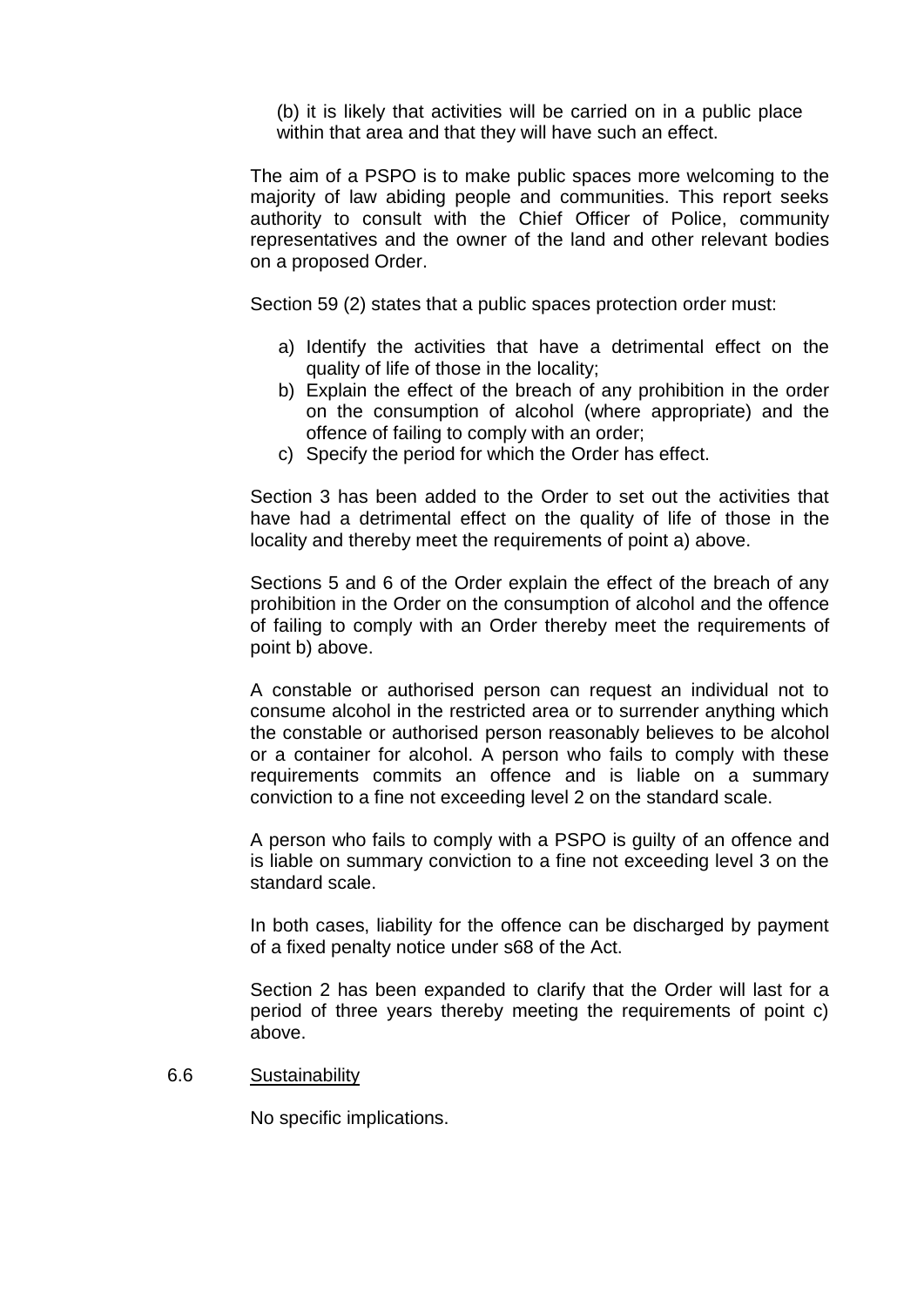#### 6.7 Internal and External Consultation

The District Council has carried out necessary consultation, publicity and notification as required under s72 of the Anti-Social Behaviour, Crime and Policing Act 2014.

The relevant section of the Act defines "*the necessary consultation*" as consulting with—

(a) the chief officer of police, and the local policing body, for the police area that includes the restricted area;

(b) whatever community representatives the local authority thinks it appropriate to consult;

(c) the owner or occupier of land within the restricted area;

In response, the Council consulted with Staffordshire Police and the Office of the Police and Crime Commissioner for Staffordshire, Sainsbury's supermarket and businesses/residents in the area.

"*The necessary publicity*", in the case of a proposed order, means publishing the text of it.

In response, the Council published a copy of the proposed order on its website and also by posting laminated copies of the proposal within the restricted area.

*"The necessary notification"* means notifying the following authorities of the proposed order, extension, variation or discharge— (a) the parish council or community council (if any) for the area that includes the restricted area;

(b) in the case of a public spaces protection order made or to be made by a district council in England, the county council (if any) for the area that includes the restricted area.

In response, the Council sent details of the proposed Order to both Biddulph Town Council and Staffordshire County Council.

6.8 Risk Assessment

No specific risks.

### **7. Background and Detail**

7.1 A report was brought before members of the Community and Overview Scrutiny Panel on 13<sup>th</sup> February 2017 and Cabinet on 14<sup>th</sup> February 2017, which outlined a proposal to introduce a Public Spaces Protection Order to assist in preventing nuisance behaviour in and around Biddulph Millennium Gardens.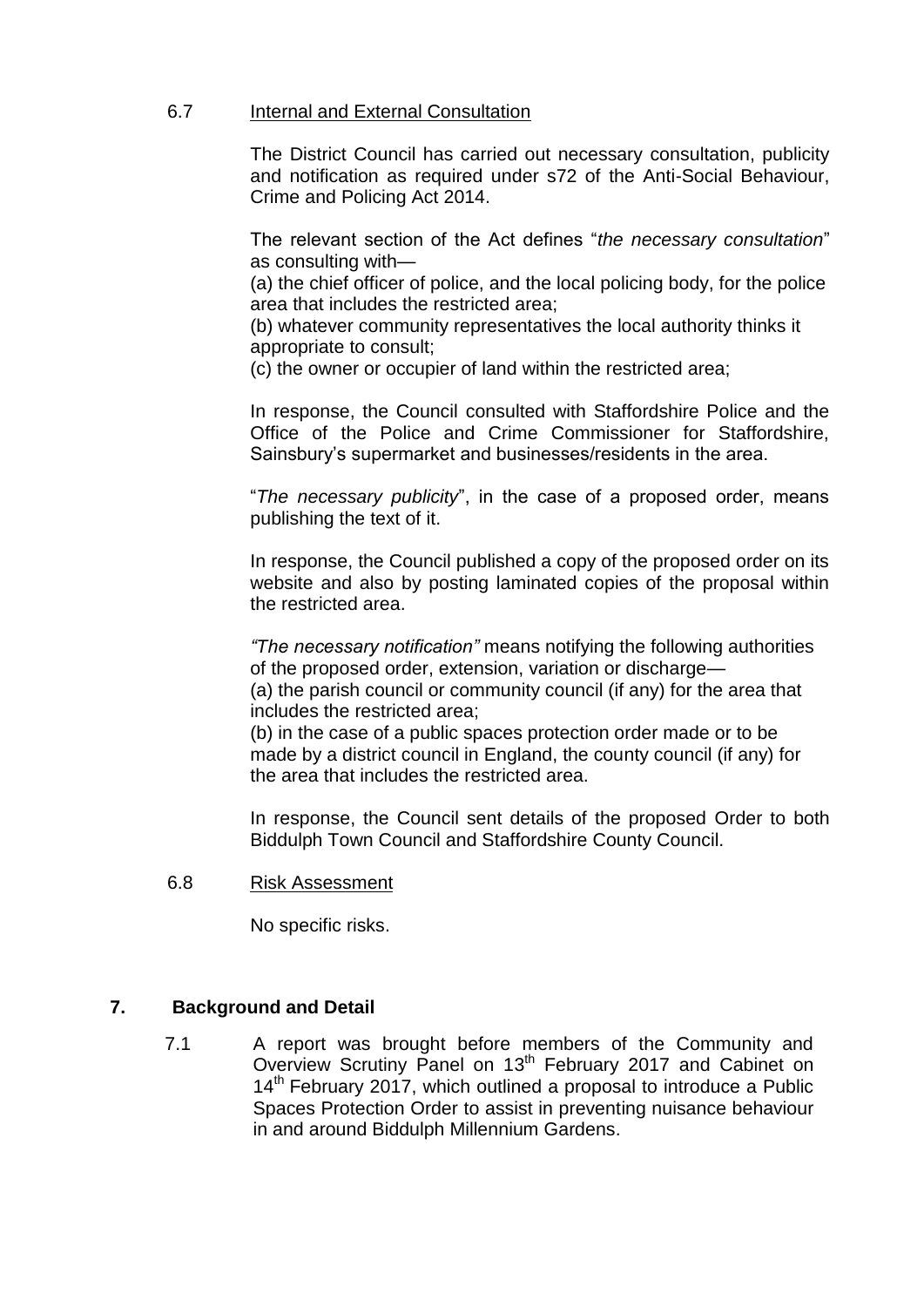- 7.2 The report outlined the activities that have taken place in and around the Millennium Gardens and which have had a continuing detrimental effect on the quality of life of those in the area.
- 7.3 Authorisation was sought and granted to carry out consultation, publicity and notification on its proposal to make an order (which is required by s72 of the Anti-Social Behaviour, Crime and Policing Act 2014). The Council, therefore, wrote to the following to notify them of its proposal and obtain their views:
	- Local shop keepers and residents (written details of the proposed Order were hand delivered by Staffordshire Police on behalf of the District Council);
	- Staffordshire Police;
	- Staffordshire's Police and Crime Commissioner;
	- Staffordshire County Council;
	- Biddulph Town Council;
	- The manager of Sainsburys Supermarket, Biddulph.
- 7.4 Details of the proposed Order and how to respond were published on the Council's website and copies were placed on lampposts around the area to be covered by the Order.
- 7.5 The Biddulph Chronicle also published an article on the proposed Order.
- 7.5 Responses were received from Staffordshire Police, Biddulph Town Council, Office of the Police and Crime Commissioner, and Staffordshire County Council. These responses indicated support for the introduction of the Public Spaces Protection Order.
- 7.6 There were no specific comments on the individual prohibitions contained within the draft order and no suggestion about including additional prohibitions to those consulted upon.
- 7.7 The Council did not receive any comments opposing the introduction of the Order.

#### Mark Trillo **Executive Director (People) and Monitoring Officer**

| <b>Background Papers</b> | Location                 | <b>Contact details</b>             |
|--------------------------|--------------------------|------------------------------------|
|                          | Democratic & Communities | David Smith                        |
|                          | Dept                     | Principal Officer Communities and  |
|                          | Moorlands House, Leek    | Partnerships                       |
|                          |                          | david.smith@staffsmoorlands.gov.uk |
|                          |                          | Fxt 4165                           |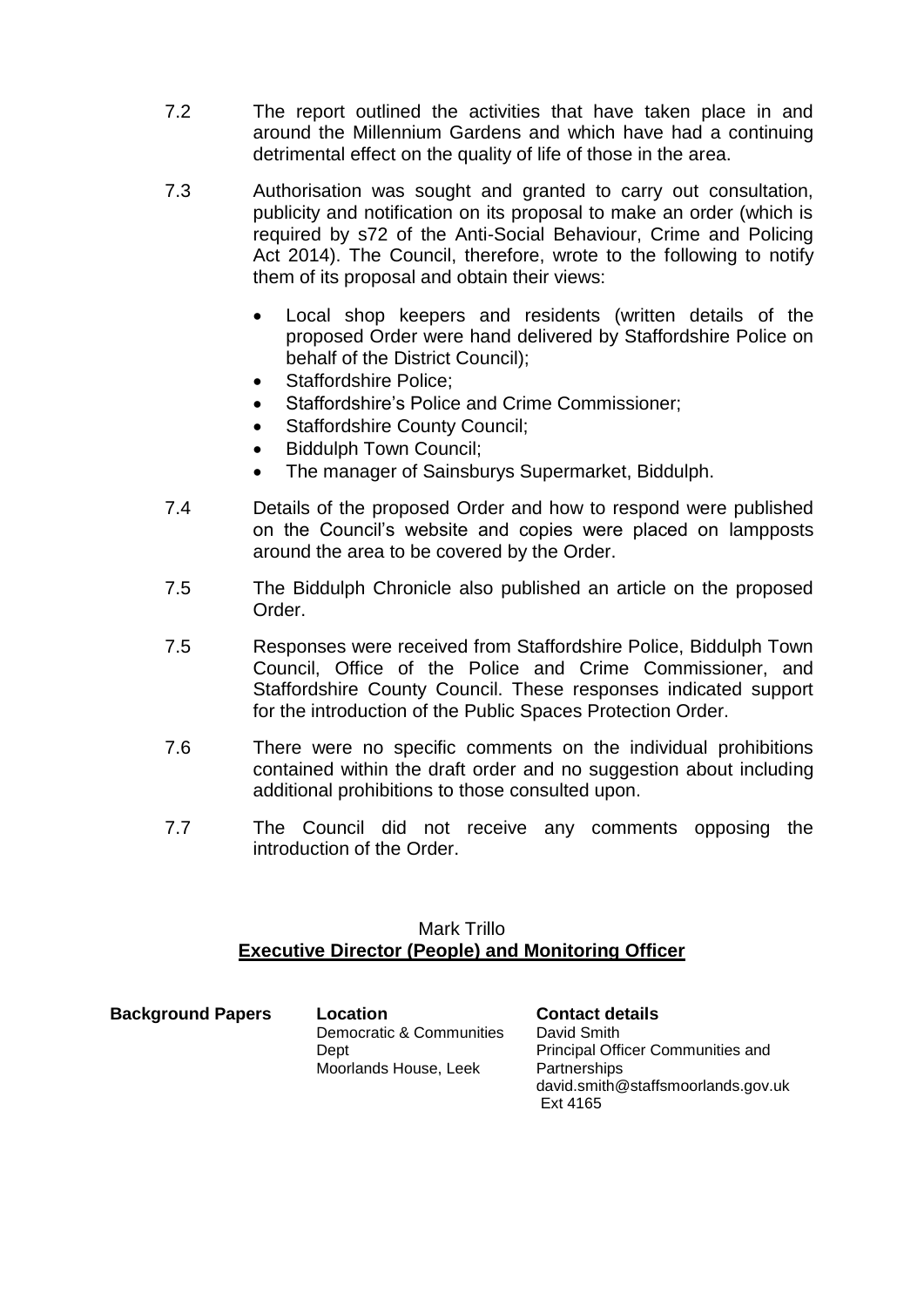## **Appendix A Final Public Spaces Protection Order**



## **Staffordshire Moorlands District Council**

## **NOTICE OF INTENTION TO APPLY A PUBLIC SPACES PROTECTION ORDER**

## **Section 59 Anti-Social Behaviour Crime and Policing Act 2014**

The Staffordshire Moorlands District Council hereby makes the following Order:

1. This Order comes into force on [notice will be given of date if Order is made] and will last for a period of three years.

2. This Order applies to the land specified in the Schedule.

### **Purpose**

3. The Order is intended to help to stop or reduce activities that have had a detrimental effect on the quality of life of those in the locality, including noise nuisance, shouting and swearing, playing football, criminal damage, alcohol and substance misuse, vehicle nuisance, abuse and intimidation, and other forms of rowdy and inconsiderate behaviour.

## **Offence**

4. Under the terms and restrictions of the Public Spaces Protection Order the following is prohibited:

- a) Congregating or loitering as part of a group of six or more people.
- b) Playing football, other ball games or other sports.
- c) Engaging in, promoting, encouraging or assisting in activities of vehicle racing, 'doughnutting', drifting, wheel spinning or other forms of vehicle nuisance.
- d) Playing loud music such as to cause a nuisance for others. This does not include music associated with any activities organised by, or approved by, Biddulph Town Council or Sainsbury's Supermarket.
- e) Throwing stones, eggs, street furniture or any other items such that it is likely to cause damage and/or nuisance, alarm, or distress to others.
- f) Consuming alcohol within the area edged in red on the attached map.

Where a constable or an authorised person reasonably believes that a person is or has been consuming alcohol in breach of a prohibition in a public spaces protection order, or intends to consume alcohol in circumstances in which doing so would be a breach of such a prohibition.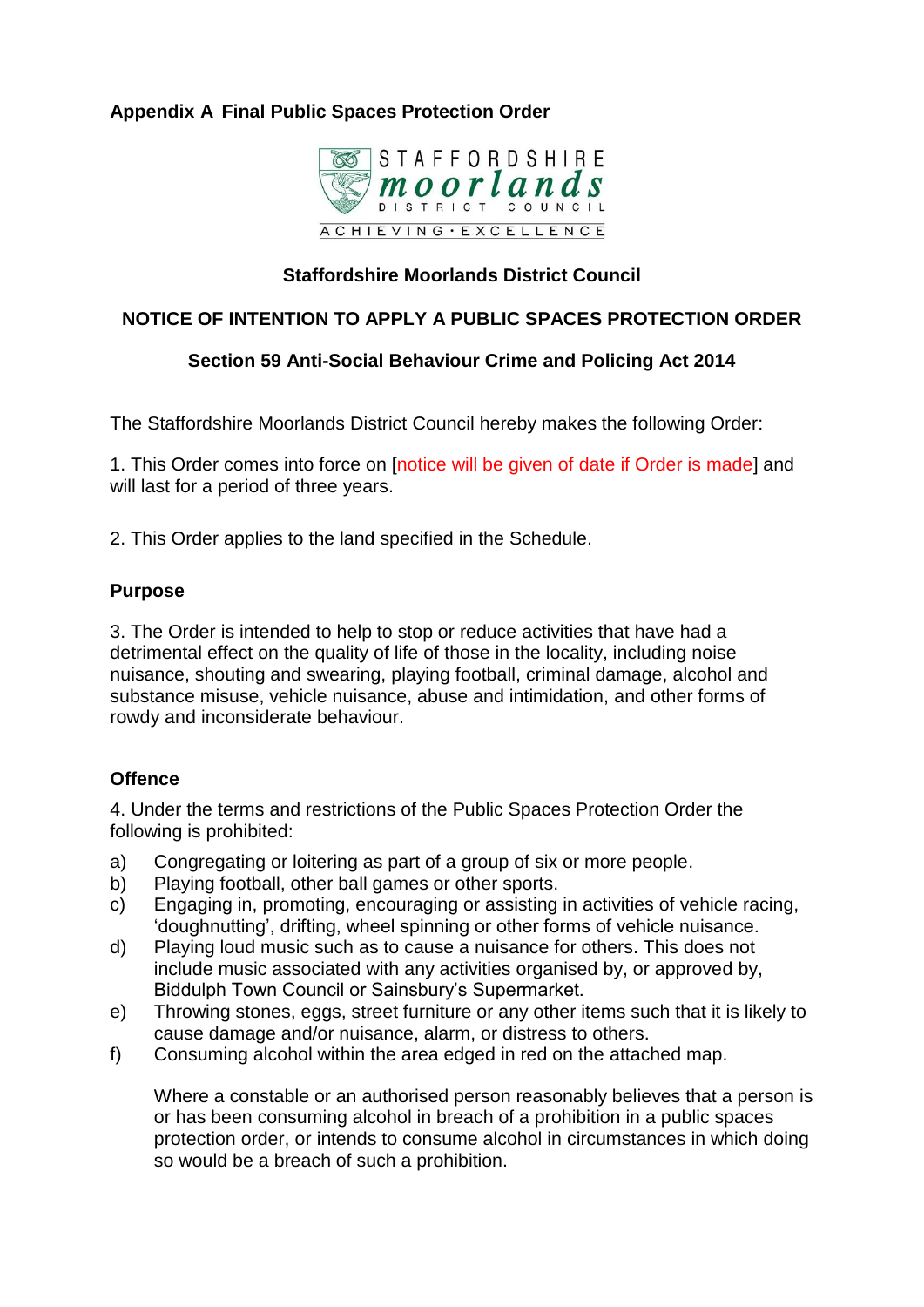The constable or authorised person may require that person—

(i) not to consume, in breach of the order, alcohol or anything which the constable or authorised person reasonably believes to be alcohol;

(ii) to surrender anything in their possession which is, or which the constable or authorised person reasonably believes to be, alcohol or a container for alcohol.

In this section "authorised person" means a person authorised for the purposes of this section by the local authority that made the public spaces protection order (or authorised by virtue of section 69(1) of the Anti-Social Behaviour, Crime and Policing Act 2014).

g) Behaving in a manner that causes, or is likely to cause, alarm, distress or harassment to others.

### **Penalty**

5. A person who is guilty of an offence under article 3 shall be liable on summary conviction to a fine not exceeding level 3 on the standard scale.

6. In respect of activity f above, namely consuming, or intending to consume, alcohol within a prohibited area in breach of the Order, it is an offence if a person fails, without any reasonable excuse, to comply with an authorised person's request as set out in f (i) and f (ii) above. An authorised person who imposes a requirement under f (i) or f (ii) must tell the person that failing without reasonable excuse to comply with the requirement is an offence. In the event of such a failure, a person will commit a criminal offence for which the maximum penalty upon summary conviction is a fine not exceeding level 2 on the standard scale.

## **Challenging the Validity of the Order**

**7. If any interested person desires to question the validity of this Order on the grounds that the Council has no power to make it or that any requirement of the Act has not been complied with in relation to this Order, he or she may apply to the High Court within six weeks from the date on which this Order is made.**